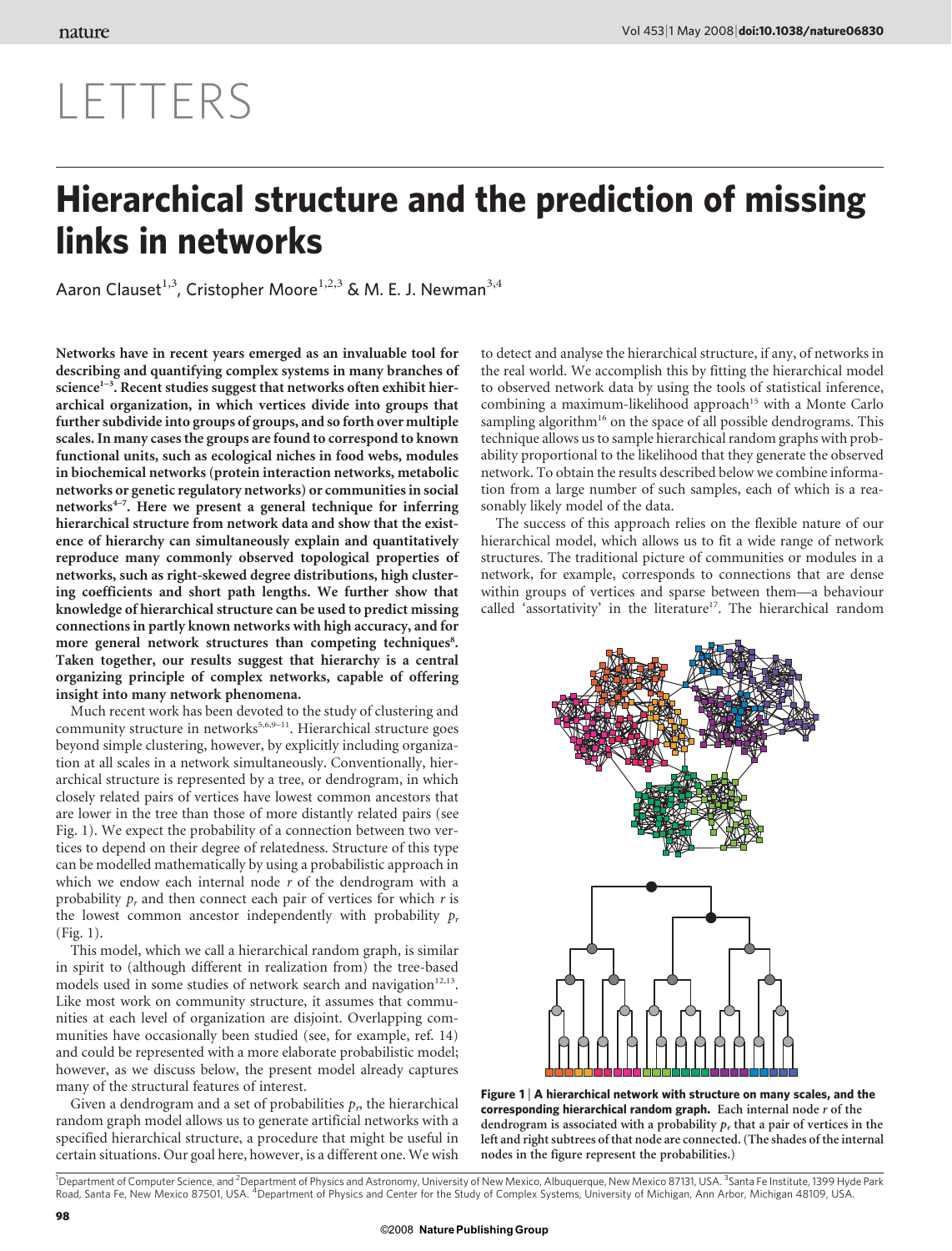graph can capture behaviour of this kind using probabilities  $p_r$  that decrease as we move higher up the tree. Conversely, probabilities that increase as we move up the tree correspond to 'disassortative' structures in which vertices are less likely to be connected on small scales than on large ones. By letting the  $p_r$  values vary arbitrarily throughout the dendrogram, the hierarchical random graph can capture both assortative and disassortative structure, as well as arbitrary mixtures of the two, at all scales and in all parts of the network.

To demonstrate our method we have used it to construct hierarchical decompositions of three example networks drawn from disparate fields: the metabolic network of the spirochaete Treponema palli $dum<sup>18</sup>$ , a network of associations between terrorists<sup>19</sup>, and a food web of grassland species<sup>20</sup>. To test whether these decompositions accurately capture the important structural features of the networks, we use the sampled dendrograms to generate new networks, different in detail from the originals but, by definition, having similar hierarchical structure (see Supplementary Information for more details). We find that these 'resampled' networks match the statistical properties of the originals closely, including their degree distributions, clustering coefficients, and distributions of shortest path lengths between pairs of vertices, despite the fact that none of these properties is explicitly represented in the hierarchical random graph (Table 1, and Supplementary Fig. 3). It therefore seems that a network's hierarchical structure is capable of explaining a wide variety of other network features as well.

The dendrograms produced by our method are also of interest in themselves, as a graphical representation and summary of the hierarchical structure of the observed network. As discussed above, our method can generate not just a single dendrogram but a set of dendrograms, each of which is a good fit to the data. From this set we can, by using techniques from phylogeny reconstruction<sup>21</sup>, create a single consensus dendrogram, which captures the topological features that appear consistently across all or a large fraction of the dendrograms and typically is a better summary of the network's structure than any individual dendrogram. Figure 2a shows such a consensus dendrogram for the grassland species network, which clearly reveals communities and subcommunities of plants, herbivores, parasitoids and hyperparasitoids.

Another application of the hierarchical decomposition is the prediction of missing interactions in networks. In many settings, the discovery of interactions in a network requires significant experimental effort in the laboratory or the field. As a result, our current pictures of many networks are substantially incomplete<sup>22-28</sup>. An alternative to checking exhaustively for a connection between every pair of vertices in a network is to try to predict, in advance and on the basis of the connections already observed, which vertices are most likely to be connected, so that scarce experimental resources can be focused on testing for those interactions. If our predictions are good, we can in this way substantially reduce the effort required to establish the network's topology.

The hierarchical decomposition can be used as the basis for an effective method of predicting missing interactions as follows. Given an observed but incomplete network, we generate, as described above, a set of hierarchical random graphs—dendrograms and the associated probabilities  $p_r$ —that fit that network. Then we look for pairs of vertices that have a high average probability of connection within these hierarchical random graphs but are unconnected in the

|  |  |  | Table 1   Comparison of original and resampled networks |  |
|--|--|--|---------------------------------------------------------|--|
|--|--|--|---------------------------------------------------------|--|

| Network     | $\langle k \rangle_{\text{real}}$ | $\langle k \rangle$ samp | $C_{\text{real}}$ | $C_{\text{samp}}$ | $d_{\text{real}}$ | $d_{\text{samn}}$ |
|-------------|-----------------------------------|--------------------------|-------------------|-------------------|-------------------|-------------------|
| T. pallidum | 4.8                               | 3.7(1)                   | 0.0625            | 0.0444(2)         | 3.690             | 3.940(6)          |
| Terrorists  | 4.9                               | 5.1(2)                   | 0.361             | 0.352(1)          | 2.575             | 2.794(7)          |
| Grassland   | 3.0                               | 2.9(1)                   | 0.174             | 0.168(1)          | 3.29              | 3.69(2)           |

Statistics are shown for the three example networks studied and for new networks generated by resampling from our hierarchical model. The generated networks closely match the average degree  $\langle k \rangle$ , clustering coefficient C and average vertex-vertex distance  $d$  in each case, suggesting that they capture much of the structure of the real networks. Parenthetical values indicate standard errors on the final digits.

observed network. These pairs we consider the most likely candidates for missing connections. (Technical details of the procedure are given in Supplementary Information.)

We demonstrate the method by using our three example networks again. For each network we remove a subset of connections chosen uniformly at random and then attempt to predict, on the basis of the remaining connections, which have been removed. A standard metric for quantifying the accuracy of prediction algorithms, commonly used in the medical and machine learning communities, is the AUC statistic, which is equivalent to the area under the receiver operating characteristic (ROC) curve<sup>29</sup>. In the present context, the AUC statistic can be interpreted as the probability that a randomly chosen missing connection (a true positive) is given a higher score by our method than a randomly chosen pair of unconnected vertices (a true negative). Thus, the degree to which the AUC exceeds 0.5 indicates how much better our predictions are than chance. Figure 2 shows the AUC statistic for the three networks as a function of the fraction of the connections known to the algorithm. For all three networks our algorithm does far better than chance, indicating that hierarchy is a strong general predictor of missing structure. It is also instructive to compare the performance of our method with that of other methods for link prediction<sup>8</sup>. Previously proposed methods include assuming that vertices are likely to be connected if they have many common neighbours, if there are short paths between them, or if the product of their degrees is large. These approaches work well for strongly assortative networks such as collaboration and citation



Figure 2 <sup>|</sup> Application of the hierarchical decomposition to the network of grassland species interactions. a, Consensus dendrogram reconstructed from the sampled hierarchical models. b, A visualization of the network in which the upper few levels of the consensus dendrogram are shown as boxes around species (plants, herbivores, parasitoids, hyperparasitoids and hyperhyperparasitoids are shown as circles, boxes, down triangles, up triangles and diamonds, respectively). Note that in several cases a set of parasitoids is grouped into a disassortative community by the algorithm, not because they prey on each other but because they prey on the same herbivore.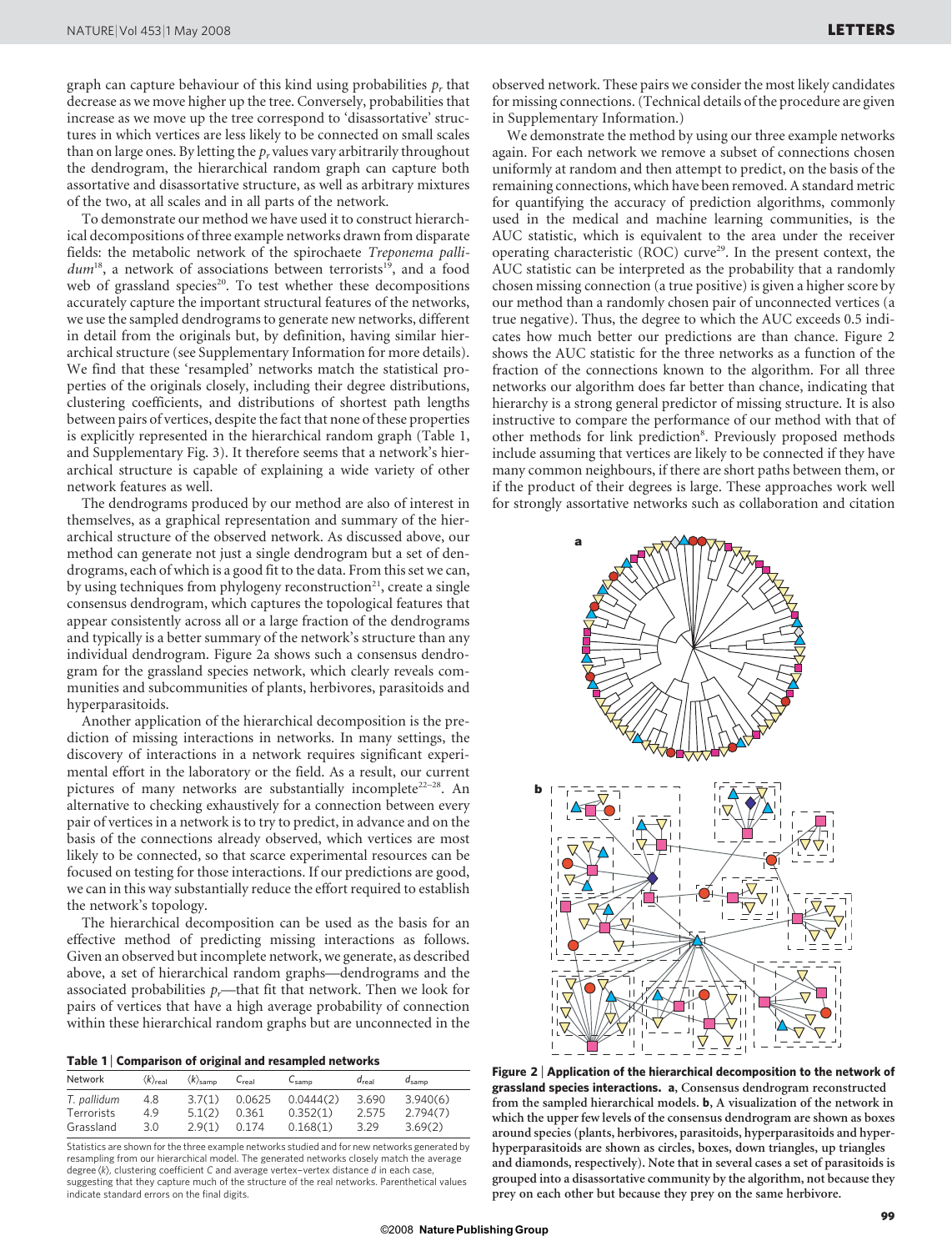

Figure 3 | Comparison of link prediction methods. Average AUC statisticthat is, the probability of ranking a true positive over a true negative—as a function of the fraction of connections known to the algorithm, for the link

prediction method presented here and a variety of previously published methods. a, Terrorist association network; b, T. pallidum metabolic network; c, grassland species network.

networks<sup>8</sup> and for the metabolic and terrorist networks studied here (Fig. 3a, b). Indeed, for the metabolic network the shortest-path heuristic performs better than our algorithm.

However, these simple methods can be misleading for networks that exhibit more general types of structure. In food webs, for instance, pairs of predators often share prey species but rarely prey on each other. In such situations a common-neighbour or shortest-path-based method would predict connections between predators where none exists. The hierarchical model, by contrast, is capable of expressing both assortative and disassortative structure and, as Fig. 3c shows, gives substantially better predictions for the grassland network. (Indeed, in Fig. 2b there are several groups of parasitoids that our algorithm has grouped together in a disassortative community, in which they prey on the same herbivore but not on each other.) The hierarchical method thus makes accurate predictions for a wider range of network structures than the previous methods.

In the applications above, we have assumed for simplicity that there are no false positives in our network data; that is, that every observed edge corresponds to a real interaction. In networks in which false positives may be present, however, they too could be predicted by using the same approach: we would simply look for pairs of vertices that have a low average probability of connection within the hierarchical random graph but are connected in the observed network.

The method described here could also be extended to incorporate domain-specific information, such as species' morphological or behavioural traits for food webs<sup>28</sup> or phylogenetic or binding-domain data for biochemical networks<sup>23</sup>, by adjusting the probabilities of edges accordingly. As the results above show, however, we can obtain good predictions even in the absence of such information, indicating that topology alone can provide rich insights.

In closing, we note that our approach differs crucially from previous work on hierarchical structure in networks<sup>1,4-7,9,11,30</sup> in that it acknowledges explicitly that most real-world networks have many plausible hierarchical representations of roughly equal likelihood. Previous work, by contrast, has typically sought a single hierarchical representation for a given network. By sampling an ensemble of dendrograms, our approach avoids over-fitting the data and allows us to explain many common topological features, to generate resampled networks with similar structure to the original, to derive a clear and concise summary of a network's structure by means of its consensus dendrogram, and to accurately predict missing connections in a wide variety of situations.

## METHODS SUMMARY

Computer code implementing many of the analysis methods described in this paper can be found online at [http://www.santafe.edu/](http://www.santafe.edu/~aaronc/randomgraphs)~aaronc/randomgraphs/.

## Received 13 August 2007; accepted 7 February 2008.

- 1. Wasserman, S. & Faust, K. Social Network Analysis (Cambridge Univ. Press, Cambridge, 1994).
- 2. Albert, R. & Barabási, A.-L. Statistical mechanics of complex networks. Rev. Mod. Phys. 74, 47–97 (2002).
- 3. Newman, M. E. J. The structure and function of complex networks. SIAM Rev. 45, 167–256 (2003).
- Ravasz, E., Somera, A. L., Mongru, D. A., Oltvai, Z. N. & Barabási, A.-L. Hierarchical organization of modularity in metabolic networks. Science 30, 1551–1555 (2002).
- 5. Clauset, A., Newman, M. E. J. & Moore, C. Finding community structure in very large networks. Phys. Rev. E 70, 066111 (2004).
- 6. Guimera, R. & Amaral, L. A. N. Functional cartography of complex metabolic networks. Nature 433, 895–900 (2005).
- 7. Lagomarsino, M. C., Jona, P., Bassetti, B. & Isambert, H. Hierarchy and feedback in the evolution of the Escherichia coli transcription network. Proc. Natl Acad. Sci. USA 104, 5516–5520 (2001).
- 8. Liben-Nowell, D. & Kleinberg, J. M. The link-prediction problem for social networks. J. Am. Soc. Inform. Sci. Technol. 58, 1019–1031 (2007).
- 9. Girvan, M. & Newman, M. E. J. Community structure in social and biological networks. Proc. Natl Acad. Sci. USA 99, 7821–7826 (2002).
- 10. Krause, A. E., Frank, K. A., Mason, D. M., Ulanowicz, R. E. & Taylor, W. W. Compartments revealed in food-web structure. Nature 426, 282–285 (2003).
- 11. Radicchi, F., Castellano, C., Cecconi, F., Loreto, V. & Parisi, D. Defining and identifying communities in networks. Proc. Natl Acad. Sci. USA 101, 2658–2663  $(2004)$
- 12. Watts, D. J., Dodds, P. S. & Newman, M. E. J. Identity and search in social networks. Science 296, 1302–1305 (2002).
- 13. Kleinberg, J. in Proc. 2001 Neural Inform. Processing Systems Conf. (eds Dietterich, T. G., Becker, S. & Ghahramani, Z.) 431–438 (MIT Press, Cambridge, MA, 2002).
- 14. Palla, G., Derényi, I., Farkas, I. & Vicsek, T. Uncovering the overlapping community structure of complex networks in nature and society. Nature 435, 814–818 (2005).
- 15. Casella, G. & Berger, R. L. Statistical Inference (Duxbury, Belmont, 2001).
- 16. Newman, M. E. J. & Barkema, G. T. Monte Carlo Methods in Statistical Physics (Clarendon, Oxford, 1999).
- 17. Newman, M. E. J. Assortative mixing in networks. Phys. Rev. Lett. 89, 208701 (2002).
- 18. Huss, M. & Holme, P. Currency and commodity metabolites: Their identification and relation to the modularity of metabolic networks. IET Syst. Biol. 1, 280–285 (2007).
- 19. Krebs, V. Mapping networks of terrorist cells. Connections 24, 43–52 (2002).
- 20. Dawah, H. A., Hawkins, B. A. & Claridge, M. F. Structure of the parasitoid communities of grass-feeding chalcid wasps. J. Anim. Ecol. 64, 708–720 (1995).
- 21. Bryant, D. in BioConsensus (eds Janowitz, M., Lapointe, F.-J., McMorris, F. R., Mirkin, B. & Roberts, F.) pp. 163–184 (Series in Discrete Mathematics and Theoretical Computer Science, Vol. 61, American Mathematical Society-DIMACS, Providence, RI, 2003).
- 22. Dunne, J. A., Williams, R. J. & Martinez, N. D. Food-web structure and network theroy: The role of connectance and size. Proc. Natl Acad. Sci. USA 99, 12917–12922 (2002).
- 23. Szilágyi, A., Grimm, V., Arakaki, A. K. & Skolnick, J. Prediction of physical protein–protein interactions. Phys. Biol. 2, S1–S16 (2005).